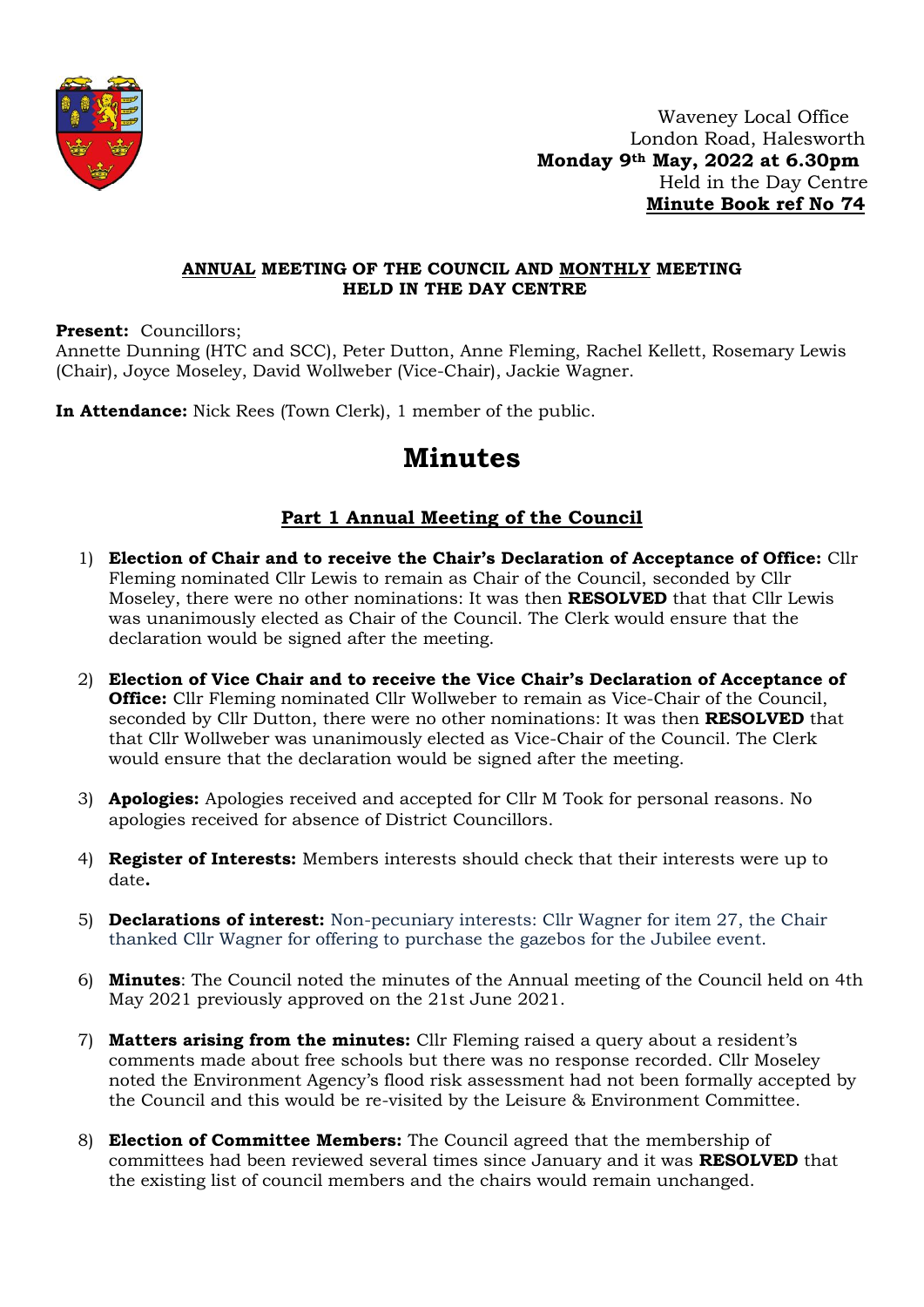9) **Election of Working Group Members:** It was **RESOLVED** that the existing list of council members of Working Groups would remain unchanged with the amendment that Cllr Fleming was added to the Wayfinding & Signage group and that the Vice Chair of Finance would make up the third member of the Personnel Working group in the event that a councillor held two positions, as was the case currently with Cllr Lewis.

The Clerk explained that since the recent restructuring, committees were now allocated a budget from the precept and had delegated powers to spend money within the budget without referring to the full Council. Members of the public were currently excluded from committee membership to comply with the financial regulations for this reason. However, this issue required a suitable compromise as committees benefitted from input from members of the community, for example; currently the leisure & Environment Committee had two members of the public unable to take part in discussions. It was then **RESOLVED** that members of the public would be accepted as committee members (provided they accepted the terms of reference of the committee and the latest code of conduct) but they would not have voting rights relating to any expenditure.

10) **To determine Council representation on Outside Bodies:** It was **RESOLVED** that the existing list of council representatives of outside bodies was approved with the amendment that there was currently no Day Centre representative.

Cllr Kellett asked whether a rep was required for the Millennium Green Trust and if so she would be willing to undertake the role. It was noted that the Clerk would first need to ask MGT if they wished to have a council representative.

## **Part 2 Monthly Meeting of the Council**

- 11) **Minutes**: The minutes of the monthly meeting held on the 4th April, 2022 was accepted as a true record.
- 12) **Matters arising from the minutes:** Cllr Dunning would follow up with Suffolk Highways again on the Disabled parking notice outside the Library. Cllr Kellett had prepared a report on the Climate Action meeting for the Leisure & Environment Committee but she would circulate a copy to the whole Council. The Reclaim the Rain initiative would be discussed at the Leisure & Environment Committee meeting.
- 13) **Chair's Report:** The Chair attended another six meetings in April aside from the normal Council meetings, this included opening the new section of the Halesworth and District Museum and attending the Chairman's civic reception at Halesworth Golf Club, hosted by East Suffolk Council. The Chair reflected on the past year where she had attended nearly all the AGM's for our many impressive voluntary groups in the town. The Chair recognised the enormous amount of work undertaken by the Neighbourhood Plan group, the work undertaken by the Planning Committee in tackling the various planning applications, the council appointed HCSL trustees for all their hard work, the expansion of the Museum at the Station building, the restructuring of all the Council committees and many other achievements in the year.
- 14) **Public Session:** [15 minutes on agenda items] Janet Huckle gave notice of the AGM of the Halesworth Tourism Group (Wednesday 11th at 6.30 in the Stables) and wished to draw attention to the damage being caused to benches in the Thoroughfare which was potentially from scooters and skateboards.
- 15) **Reports on meetings and events attended by Council representative:** The Council received reports from Cllr Moseley on Youth Action, Wayfinding and Signage, People & Places and Halesworth Campus.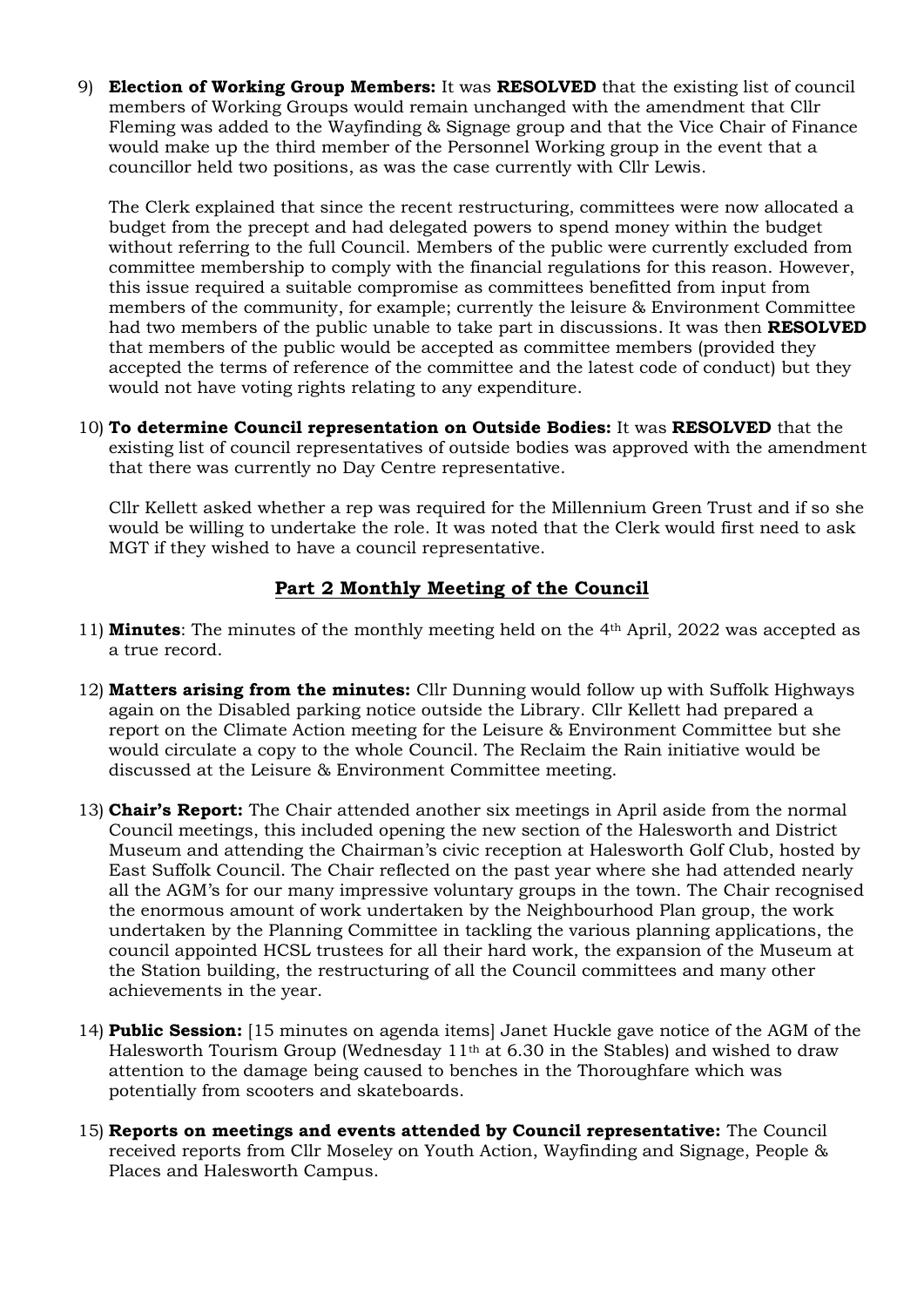On the People and Places report; there followed some debate as to the level of Council input on the Halesworth branding. Cllr Dutton had concerns that an outside group (People & Places) would decide on the logos and associated branding for the town without referring back to the Council. Cllr Moseley explained that it was important that the decision was not dictated by one group and there were three councillors already involved. It was agreed that, before the final decision was made, the Council would have the opportunity to review the designs.

Cllr Wagner updated the Council on the Day Centre. The accountants had successfully completed the accounts and it was now all up to date. The decision on whether to continue with the charity would not be made until June, 2022.

Cllr Fleming reported on the recent Halesworth Events Management meeting. The grant received from the Council had now been spent on icicle lights and motifs and the group had also spent further from their own reserves for more trees. It was agreed that a member of the group would explain what administration work they wished the Clerks to undertake for them as requested earlier in the year by the previous chair of HEM. The group lost some of their members this year and they were not able to undertake all the work involved. The Clerk would report back on the expected workload.

- 16) **District & County Reports:** The Chair thanked County Cllr Dunning for the monthly and annual County reports provided. There were no reports from District Councillors. Cllr Dunning reported that there was currently a petition for SCC to take back the Highways work in house because the repair costs by their outside contractors was disproportionately high. Not all councillors were in agreement with this petition and so no proposal to sign the petition was made at the meeting.
- 17) **Jubilee:** The Council received the flyer for the Jubilee event, after agreeing that there would be some degree of flexibility over the number and age of children receiving a free ice cream, it was approved for distribution. It was also **RESOLVED** that a £50 token would be provided for the best dressed shop window and the Chair and members of the Jubilee Group would decide the winner. The Chair confirmed that the budget had been increased to £3,000.
- 18) **Finance & Governance Committee:** The Clerk had omitted a copy of the report of the meeting held on the 25th April, 2022 but would circulate it after the meeting.
- a) The Council received and noted the Revised Budget 2022 2023 & Reserves. It was noted a budget for CCTV maintenance would need to be added for this year.
- b) Internal Audit report: The Council received and approved the internal audit conducted by Suffolk Association of Local Councils and noted the recommendations and notes made by the Clerk. There was some confusion regarding the notes on the pension scheme but the Clerk explained that the Council's requirement was just to inform the Pension Regulator of whether there had been any changes to staff that related to pensions. This was required by August 2022. It was **RESOLVED** that the Council gave approval for the Clerk to inform the Pension Regulator accordingly.

The Council also received the signed Audit submission which was approved for submitting with the documents under items c) and d)

The Clerk had prepared and signed the following documents required for the Audit submission for the Councils' approval.

c) It was **RESOLVED** that the Council approved section 1: **(Annual Governance Statement) of the audit submission for 2021 – 2022 to PKF LittleJohn LLP Accountants** and the Chair signed the document for submission**.**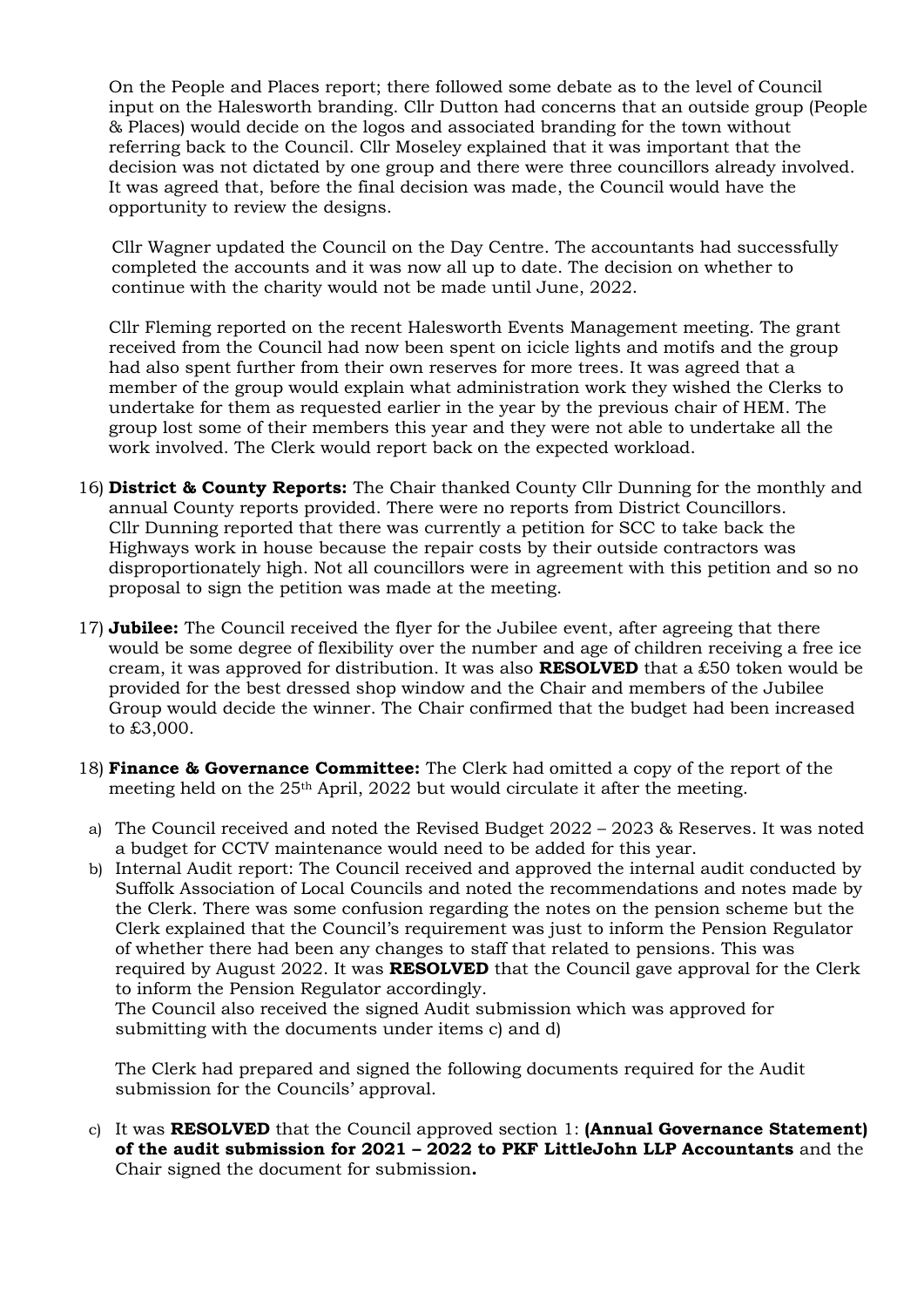d) It was **RESOLVED** that the Council approved Section 2: **(Accounting Statements) of the audit submission for 2021 – 2022 to PKF LittleJohn LLP Accountants** and the Chair signed the document for submission**.**

## 19) **Planning & Highways Committee:**

- a) The Council received and noted the minutes of the meeting held on the 27<sup>th</sup> April, 2022
- b) The Council received and noted the report of the Wayfinding Signage Group meeting held on the 7th April, 2022

Cllr Dutton asked the Council to consider approving a letter to Ben Woolnough of East Suffolk Council outlining the views of the Neighbourhood Plan group to the application DC/21/5669/ARM. The views were also very similar to the Council's own comments made at the consultation stage. Cllr Dutton also noted that were a number of holding objections, so this letter may add further weight to the concerns. It was also important to remind ESC's Planning Committee of its own decision to hold a site meeting which was to include all their members as well as representation from the Town Council, residents etc. This decision had never been actioned. There was some urgency to send the letter rather than waiting for another Planning meeting. It was then **RESOLVED** that the letter should be sent by the Clerk and that the Chair of the Council should also be added to the bottom of the letter.

Cllr Dutton also reported on the Thoroughfare Working Group request to Suffolk County Council to reinstate or add the 'no waiting at any time' sign to the existing Thoroughfare entrance signage. County Cllr Dunning was currently investigating this option with Suffolk Highways.

- 20) **Neighbourhood Plan Steering Group:** Cllr Moseley gave an update on the feedback from East Suffolk Council on the draft plan. Aside from a few typos that had been picked up there were only three matters that the Council needed to consider;
	- i. Omission of the Heritage tree information. This was an error but it would now be submitted and ESC would include this information on their GIS mapping
	- ii. Evidence required for the proposed policy of increasing the number of 4 bedroom houses on new developments due to a need locally for this type of larger family home. Cllr Moseley had the necessary evidence but required permission to include this in the Plan submission.
	- iii. The need to retain a policy for electric charging points for new homes. Cllr Moseley explained that this was being queried as the Government intended to make this a building regulation in the near future. However, it was not a planning regulation yet and this proposed policy went further than the Government's proposals and the group wished to keep it in the Plan.
	- It was **RESOLVED** that the Council agreed with 20(i) and approved 20(ii) and 20(iii)

Cllr Mosely also reported that the group had successfully secured another grant for £3,405 for consultancy at the examination stage, press articles, leaflets and posters.

- 21) **Leisure & Environment Committee:** A meeting would be taking place later in the week.
- 22) **Assets & Services Committee:** Further feedback was required from Cllr Goldson as to whether the Cabinet would be considering the transfer of assets in June and when ESC's officer intended to meet with members of the Town Council.
- 23) **Model Code of Conduct:** The Clerk had distributed the new Model Code of Conduct and provided further comments on the document highlighting some of the changes. It was noted that the new code expanded on certain aspects of the existing code, in particular more detailed guidance on declaring interests. It was **RESOLVED** that the Council adopted